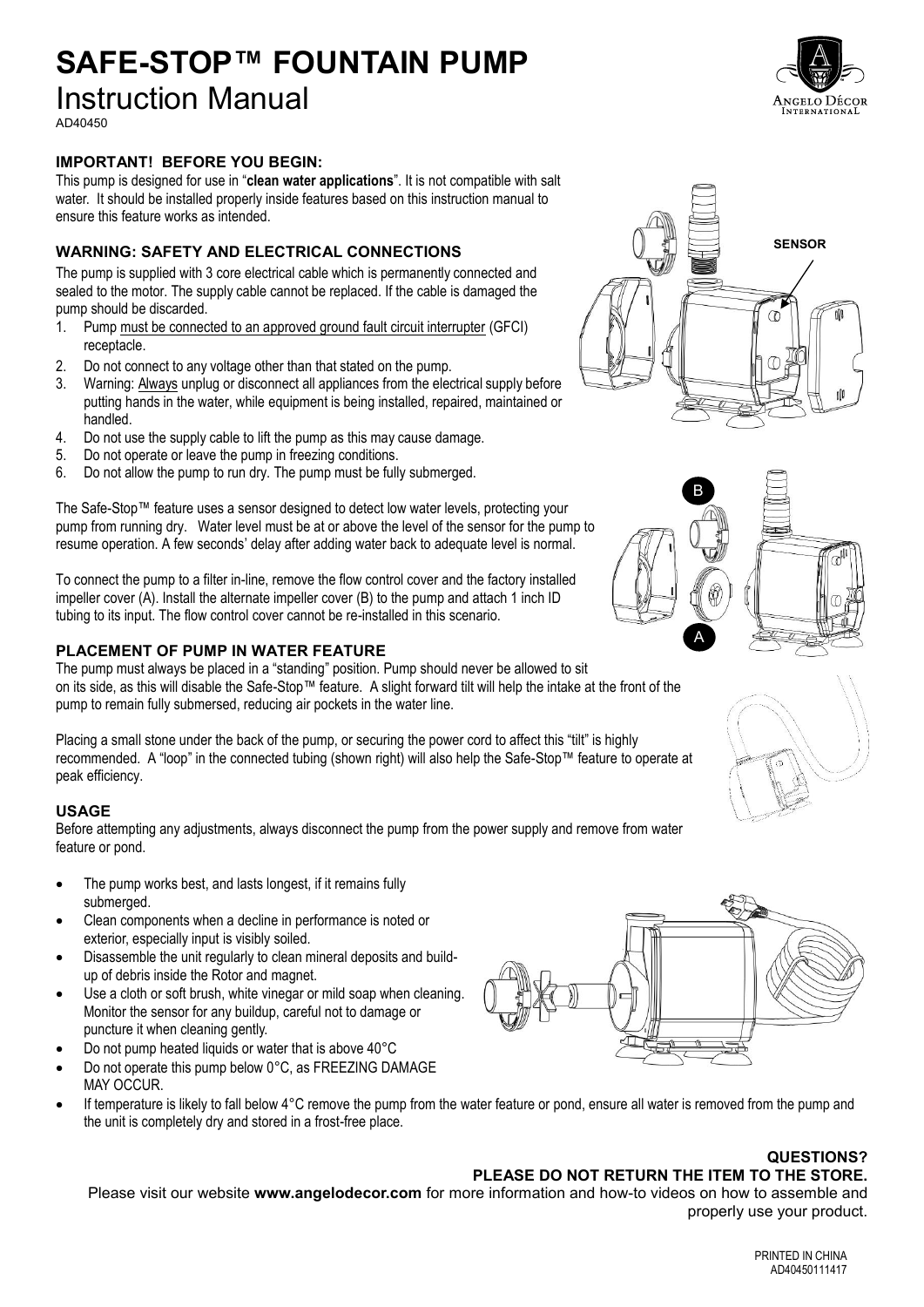## **SAFE-STOP™ FOUNTAIN PUMP** Instruction Manual



### **TROUBLESHOOTING**

CAUTION: ALWAYS DISCONNECT THE PUMP FROM THE ELECTRICAL SUPPLY BEFORE HANDLING.

### *If the pump, optional water feature fail to operate:*

- Check to make sure the power cord is plugged in and the receptacle has stable power supply running to it.
- Check to ensure water level is above sensor.
- Check the front cover of pump for dirt and obstructions.
- Check the tubing for kinks or obstructions.
- Check if water feature outlet or tubing is clean and clear.

### *If the pump operates but there is no water flow:*

- Make sure the pump is fully submerged.
- Check water inlet for dirt or any obstructions.
- Check the tubing for kinks or obstructions. Ensure pump outlet is clear of objects.
- Check water features like spouting statues or fountain nozzles are clean and clear.

### *If normal water flow has not returned:*

- Remove front cover and impeller cover to access rotor area.
- Rotate the rotor to ensure it is not broken or jammed. Remove the rotor to check it is free from any debris.
- x Rinse the cover and re-assemble.

### **MAINTENANCE**

Regular maintenance must be performed on any warranted item based upon this Owner's Guide recommendations. Do not pump heated liquids, and always keep the cord away from heat and high temperature. Connect the pump to an electrical supply with the proper voltage and fitted with a Residual Current Device.

- 1. Always disconnect the pump from the electrical supply before handling it.
- 2. Always operate the pump completely submerged. Check the water level daily to ensure the pump will remain submerged. Add water if necessary.
- 3. Clean the pump periodically, **especially rotor and magnet**, to prevent mineral deposits and contamination.
- 4. Disassemble the unit to clean any build up of debris inside the impeller and rotor.
- 5. Do not operate this pump below  $0^\circ\mathbb{C}$ , otherwise Freezing damage May Occur. If temperature is likely to fall below  $0^\circ\mathbb{C}$  remove the pump from the pond, ensure all water is removed from the pump and the unit is completely dry and stored in a frost-free place.

### **SAFETY**

These pumps are carefully inspected and tested to ensure both safety and operating performance. However, failure to follow the instructions and warnings in this guide may result in pump damage and/or serious injury. There will be no liability for any damage resulting from failure to observe this guide's instructions.

- 1. To reduce risk of electric shock, always disconnect the pump from the electrical supply before handling or cleaning the pump.
- 2. To reduce risk of electric shock, inspect the pump and cord for damage before installation or maintenance replace pump if damage is found.
- 3. Do not exceed voltage indicated on the label. Pump must be connected to an approved ground fault circuit interrupter (GFCI) receptacle.
- 4. Always keep the cord away from high temperature.
- 5. To achieve best performance, the pump should be placed on a flat surface and completely submerged in the water.

### **LIMITED WARRANTY**

This pump is warranted to the original user against defective materials and workmanship for a period of 12 months. Our limited warranty does not cover any costs associated with the installation or removal of products subject to warranty claims or the cost of return of the pump. The warranty will commence from the date of purchase. Replacement liability is limited to any part or parts of the unit which have failed due to defective material or workmanship. Proof of purchase is required for all claims against the limited warranty. This warranty does not extend to damage of the product or part resulting from accident, misuse, alteration, neglect, abuse, improper installation or normal wear and tear to the product(s). This limited warranty extends only to the original user of the product.

For more information on this and other products, please visit our web site:

### **[www.angelodecor.com](http://www.angelodecor.com/)**

To contact us regarding this unit, your options include:

Email:customersupport@angelodecor.com | Phone: (780) 453 - 6646 | Fax: (780) 453- 6620 Angelo Décor International Inc. | 13619 – 149th Street NW | Edmonton, AB | T5L 2T3

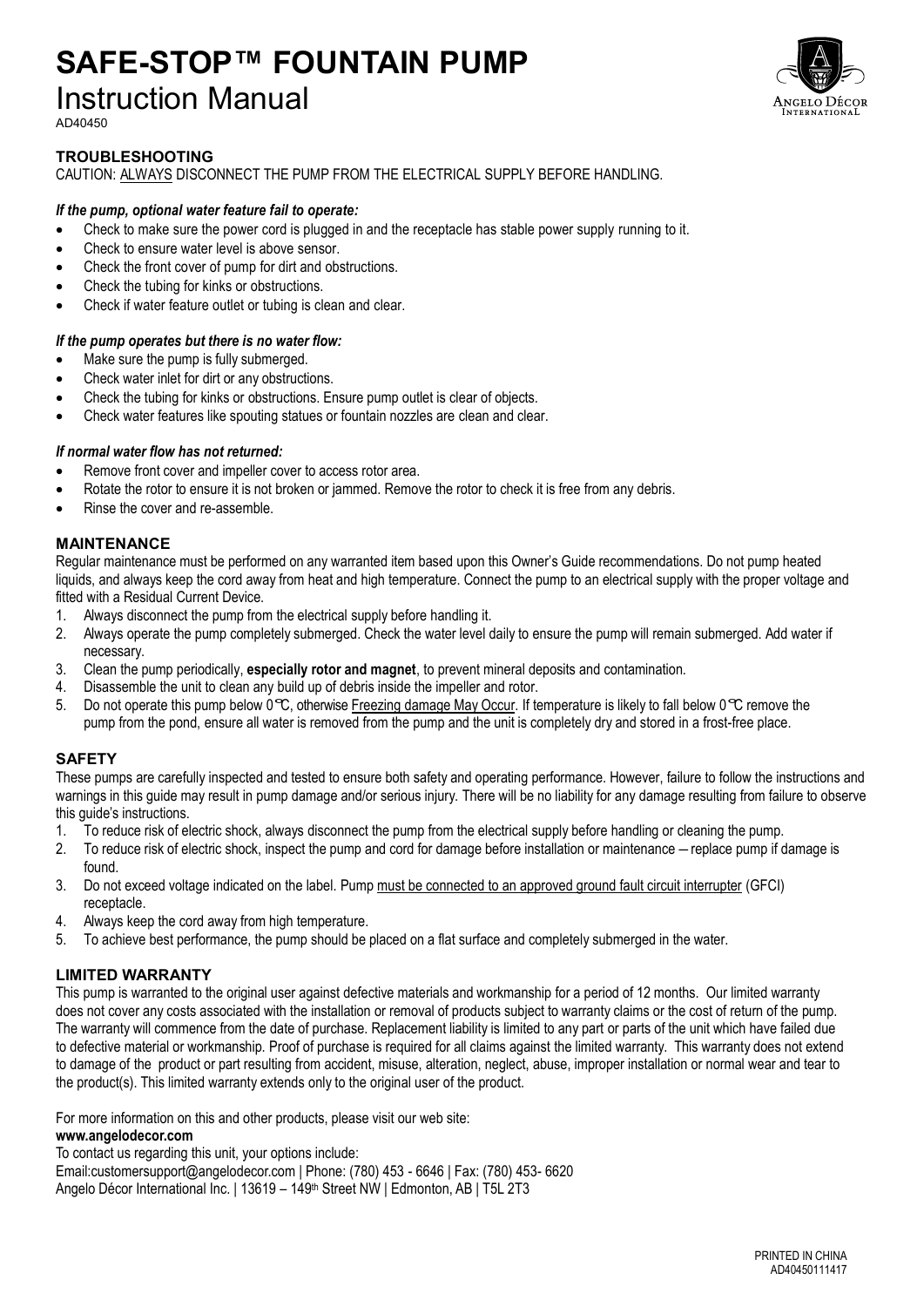## **POMPE FONTAINE SAFE-STOPMC**

### Manuel d'instruction

AD40450

### **IMPORTANT! AVANT DE COMMENCER:**

Cette pompe est conçue pour une utilisation en « **applications de l'eau propre**». Il n'est pas compatible avec l'eau salée. Il doit être correctement installé pour ces fonctionnalités basées sur le manuel d'instructions pour assurer cette fonction fonctionne comme prévu.

### **AVERTISSEMENT : SÉCURITÉ ET CONNEXIONS ÉLECTRIQUES**

La pompe est équipée d'un câble électrique trifilaire, connecté et scellé en permanence au bloc-moteur. Le câble d'alimentation ne peut être remplacé. Si le câble est endommagé, la pompe devrait être jetée au rebut.

- 1. La pompe doit être branchée à une prise de courant approuvée et équipée d'un disjoncteur de fuite de terre (GFCI).
- 2. Ne pas brancher à quelque autre type de tension que celui indiqué sur la pompe.
- 3. Avertissement : Toujours débrancher tous les appareils électriques de leur source d'alimentation électrique, avant de placer les mains dans l'eau, lors d'une installation, réparation, entretien ou manipulation d'une pièce d'équipement.
- 4. Ne pas utiliser le câble d'alimentation pour soulever la pompe; des dommages pourraient en découler.
- 5. Ne pas faire fonctionner ou laisser la pompe en place en périodes de gel.
- 6. Ne pas laisser la pompe fonctionner à sec. La pompe doit être complètement immergée.

La fonction Safe Stop<sup>MC</sup> utilise un capteur conçu pour détecter les niveaux d'eau impropres, empêchant la pompe de fonctionner à sec et la surchauffe. Le niveau d'eau doit être au niveau ou au-dessus du niveau du capteur de la pompe pour reprendre le fonctionnement. Un délai de quelques secondes peut entraîner après addition d'eau.

Pour connecter la pompe à un filtre en ligne, retirez le couvercle de contrôle de flux et le couvercle de la roue pré-installé (A). Installez le couvercle de remplacement pour la roue (B) à la pompe et fixez 25 mm à l'intérieur des tubes de diamètre à son entrée. Le couvercle de contrôle de flux ne peut pas être réinstallé dans ce scénario.

### **PLACEMENT DE LA POMPE EN DISPOSITIF DE L'EAU**

La pompe doit toujours être placé dans une position "debout". Pompe ne doit jamais être autorisé à s'asseoir sur le côté, comme cela désactivera la fonction Safe-StopMC. Une légère inclinaison vers l'avant permettra la prise à l'avant de la pompe de rester entièrement submergée, en gardant des poches d'air sur la ligne d'eau.

Placer une petite pierre dans le dos de la pompe, ou assurer le cordon d'alimentation d'affecter ce basculement est fortement recommandé. Une «boucle» dans le tube connecté (illustré à droite) vous aidera également la fonction Safe-Stop<sup>MC</sup> de fonctionner à plein rendement.

### **USAGE**

Avant de tenter des réglages, toujours débrancher la pompe de l'alimentation et retirez du bassin.

- La pompe fonctionne mieux et dure plus longtemps, si elle reste complètement submergée.
- Ne pas pomper de liquides chauds ou de l'eau qui est au-dessus de 40 ° C.
- Nettoyez les composants lorsqu'il est visiblement sale ou une baisse de performance est à noter ou à l'extérieur, en particulier l'entrée est visiblement souillé.
- Démontez l'unité périodiquement pour nettoyer les dépôts de minéraux et de construire des débris à l'intérieur de la roue et le rotor.
- Utilisez un chiffon ou une brosse douce, le vinaigre blanc ou un savon doux pour le nettoyage.
- x Ne pas utiliser cette pompe en dessous de 0°C, DOMMAGES DE CONGELATION PEUVENT SURVENIR.
- Si la température est susceptible de descendre en dessous de 4°C retirer la pompe du bassin, assurer toute l'eau est retirée de la pompe et l'unité est complètement sec et entreposés dans un endroit hors gel.

#### **QUESTIONS? S'IL VOUS PLAÎT NE PAS RETOURNER LE PRODUIT AU MAGASIN**.

S'il vous plaît visitez notre site Web **www.angelodecor.com** pour plus d'informations et vidéos sur la façon d'assembler et utiliser correctement votre produit.